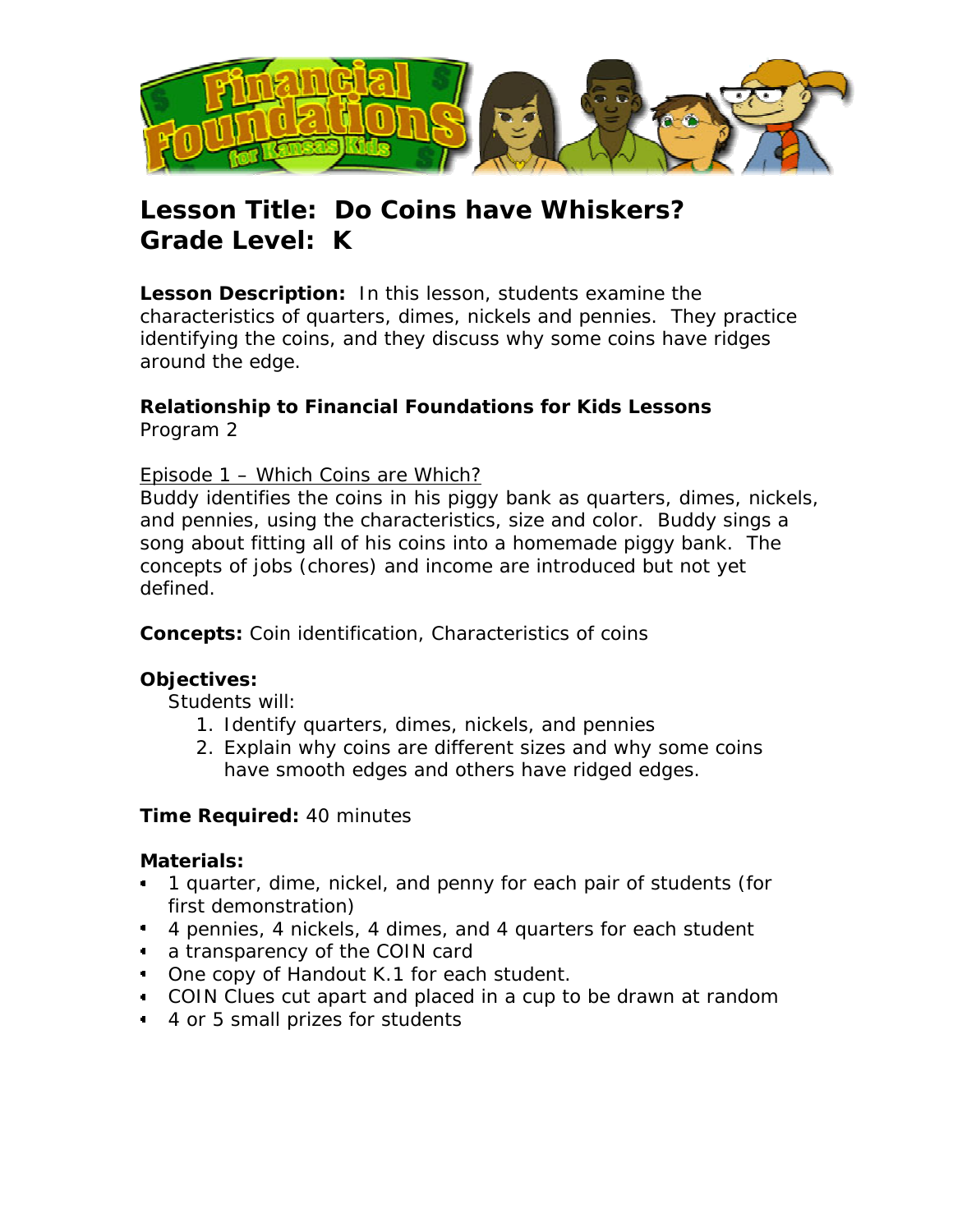

#### **Procedure**

- 1. Write your name on the board and introduce yourself. Tell the students the name and location of your bank.
- 2. Ask the students if they have been learning about economics and personal finance. Explain that today they will learn all the ways that pennies, nickels, dimes, and quarters are different from each other.
- 3. Place students in pairs.
- 4. Explain that today students will use describing words to explain how some coins are different from others.
- 5. Ask the students to name items they have purchased from a store. (candy, snacks)
- 6. Ask a student to describe the process of buying something. (Student should describe picking out an item, going to the counter, paying for the item, and receiving the item.)
- 7. Ask students how they paid for the item. (They used money.)
- 8. Show students a handful of coins. Ask if the money they used looked like these coins.
- 9. Distribute a quarter, dime, nickel and penny to each pair of students.
- 10. Draw four columns on the board with the headings, quarter, dime, nickel, penny.
- 11. Instruct each pair of students to look carefully at the nickel. Ask the students to describe the features of the nickel by answering the following questions. List the features on the board as they are stated by students.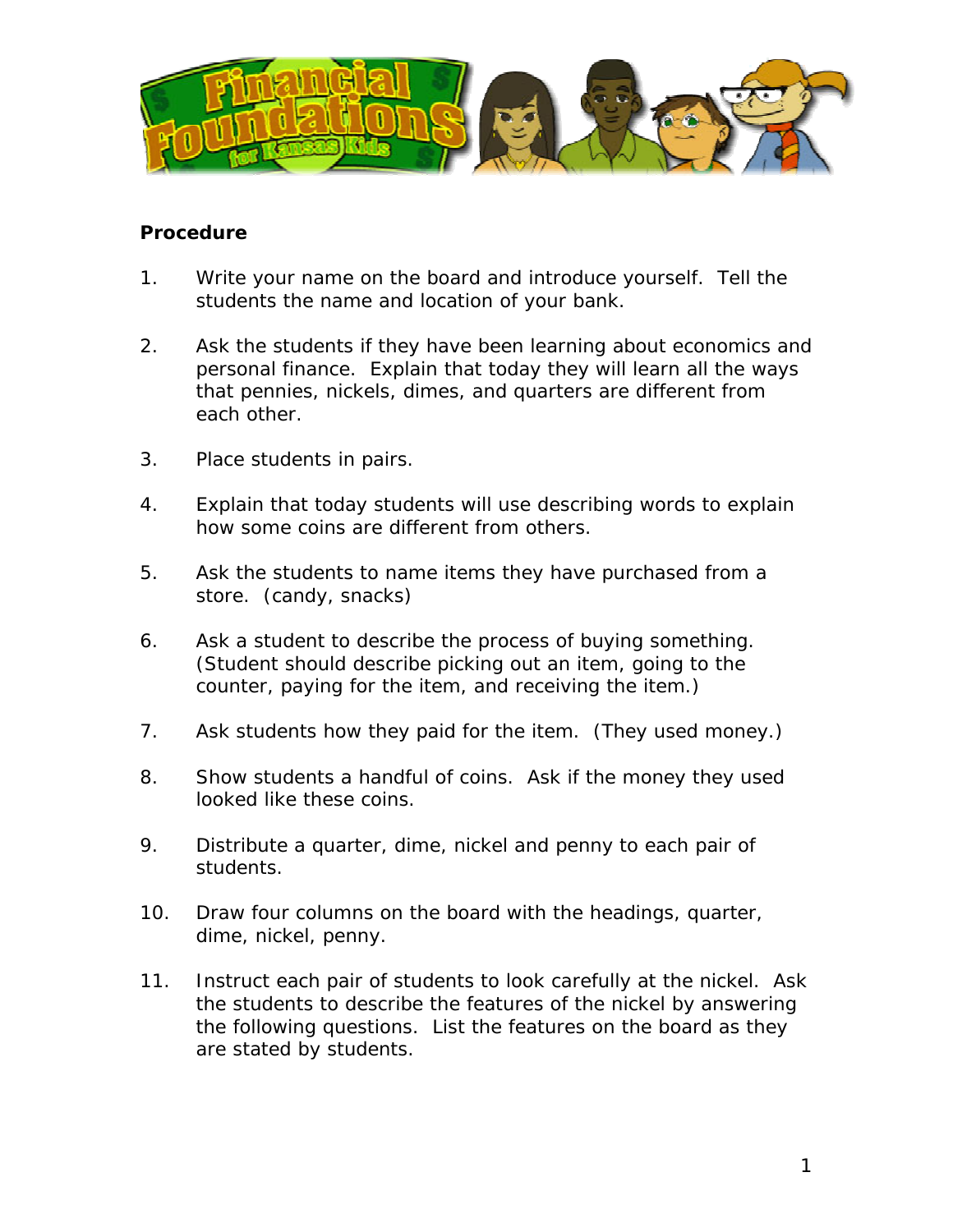

- a. What color is the nickel? (silver, gray)
- b. Are the edges of the nickel smooth or rough? (smooth)
- c. Is the nickel bigger than any of the other coins? (yes, penny and dime)
- d. Is the nickel smaller than any of the other coins? (yes, quarter)
- e. What else do you see on the nickel? (Students should observe that the nickel has words on it, it has a head on one side, some nickels have a building on the other side, some nickels have two hands shaking on one side, each nickel has a date.)
- 12. Explain that the head on the nickel is a picture of Thomas Jefferson. He was the third president on the United States. The building on the back of the nickel is where Thomas Jefferson lived when he was not being the president. Allow students a few seconds to examine Thomas Jefferson's face and the picture of his home.
- 13. Instruct each pair of students to look carefully at the penny. Ask the students to describe the features of the penny by answering the following questions. List the features on the board as they are stated by students.
	- a. What color is the penny? (copper)
	- b. Are the edges of the penny smooth or rough? (smooth)
	- c. Is the penny bigger than any of the other coins? (yes, dime)
	- d. Is the penny smaller than any of the other coins? (yes, nickel and quarter)
	- e. What else do you see on the penny? (Students should observe that the penny has words on it, it has a head on one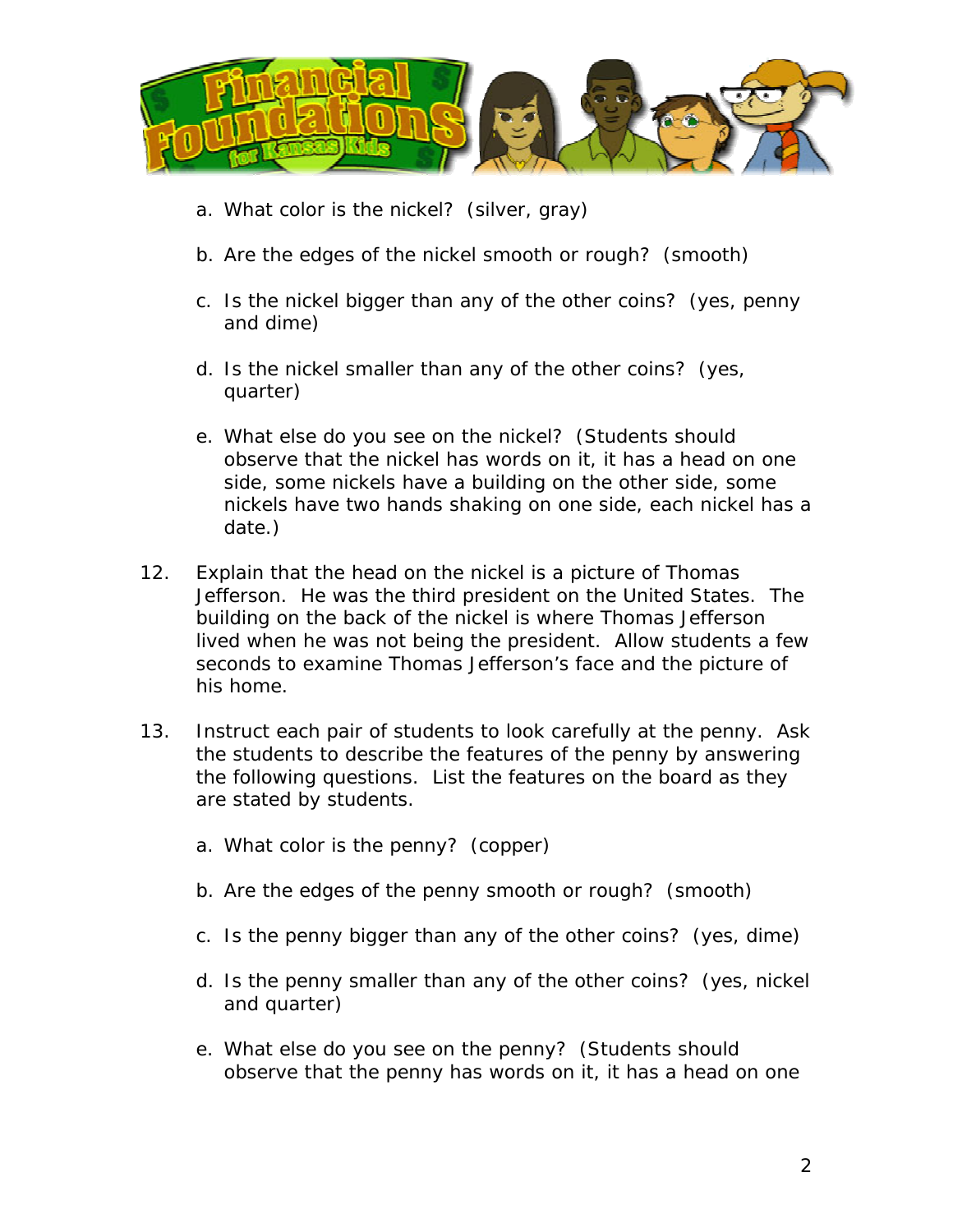

side, it has a building on the other side, each penny has a date.)

- 14. Further explain that the head on the penny is a picture of Abraham Lincoln. Abraham Lincoln was the 16<sup>th</sup> president of the United States. The building on the penny is a special place built to honor Abraham Lincoln. Allow students a few seconds to examine Abraham Lincoln's face and the building built in his honor.
- 15. Instruct each pair of students to look carefully at the dime. Ask the students to describe the features of the dime by answering the following questions. List the features on the board as they are stated by students.
	- a. What color is the dime? (silver)
	- b. Are the edges of the dime smooth or rough? (rough)
	- c. Is the dime bigger than any of the other coins? (no)
	- d. Is the dime smaller than any of the other coins? (yes, it is smaller than the penny, nickel and quarter)
	- e. What else do you see on the dime? (Students should observe that the dime has words on it; it has a head on one side; it has a torch, an olive branch, and an oak branch on the other side, each dime has a date.)
- 16. Allow students a few seconds to examine the torch, olive branch and oak branch on the dime. If asked, explain that the man pictured on the dime is Franklin Roosevelt, who was also a president of the United States.
- 17. Instruct each pair of students to look carefully at the quarter. Ask the students to describe the features of the quarter by answering the following questions. List the features on the board as they are stated by students.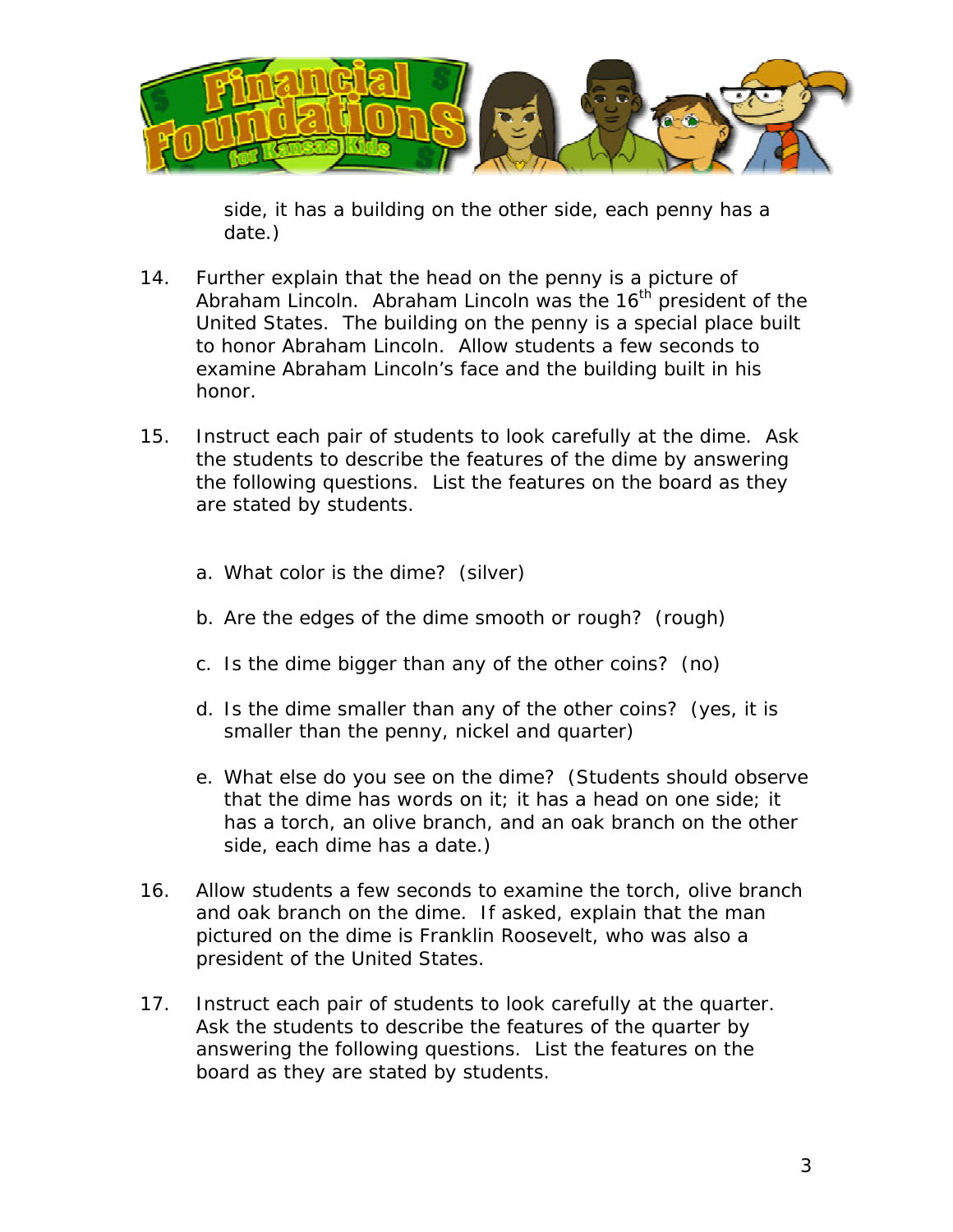

- a. What color is the quarter? (silver)
- b. Are the edges of the quarter smooth or rough? (rough)
- c. Is the quarter bigger than any of the other coins? (yes, penny, dime and quarter)
- d. Is the quarter smaller than any of the other coins? (no)
- e. What else do you see on the quarter? (Students should observe that the quarter has words on it, it has a head on one side, some quarters have an eagle on the other side, some quarters have a picture on the other side, each quarter has a date.)
- 18. Further explain that the head on the quarter is a picture of George Washington. George Washington was the 1<sup>st</sup> president of the United States. Allow students a few seconds to examine George Washington's face and the eagle.
- 19. Focus the students' attention on the color. Ask the students what metal they think the quarter and dime are made of. (Students will likely think silver.) Explain that there was a time when quarters and dimes were mostly made of silver, but now they contain no silver at all. Explain that silver became very expensive, so the government decided to make the coins using some other kinds of metals. They are copper on the inside and a mix of two metals on the outside. The outside metals make the coins look like they did a long time ago, when they were made of silver.
- 20. Direct the students' attention to the edges of the coins. Ask students to describe how the edges feel. (Quarters and dimes are bumpy, pennies and nickels are smooth.) Explain that coins are different sizes with different edges so that people who have difficulty seeing can feel the type of coin. Ask student pairs to take turns closing their eyes and feeling a coin. Students feeling a coin should keep their eyes closed while identifying the coin to their partner.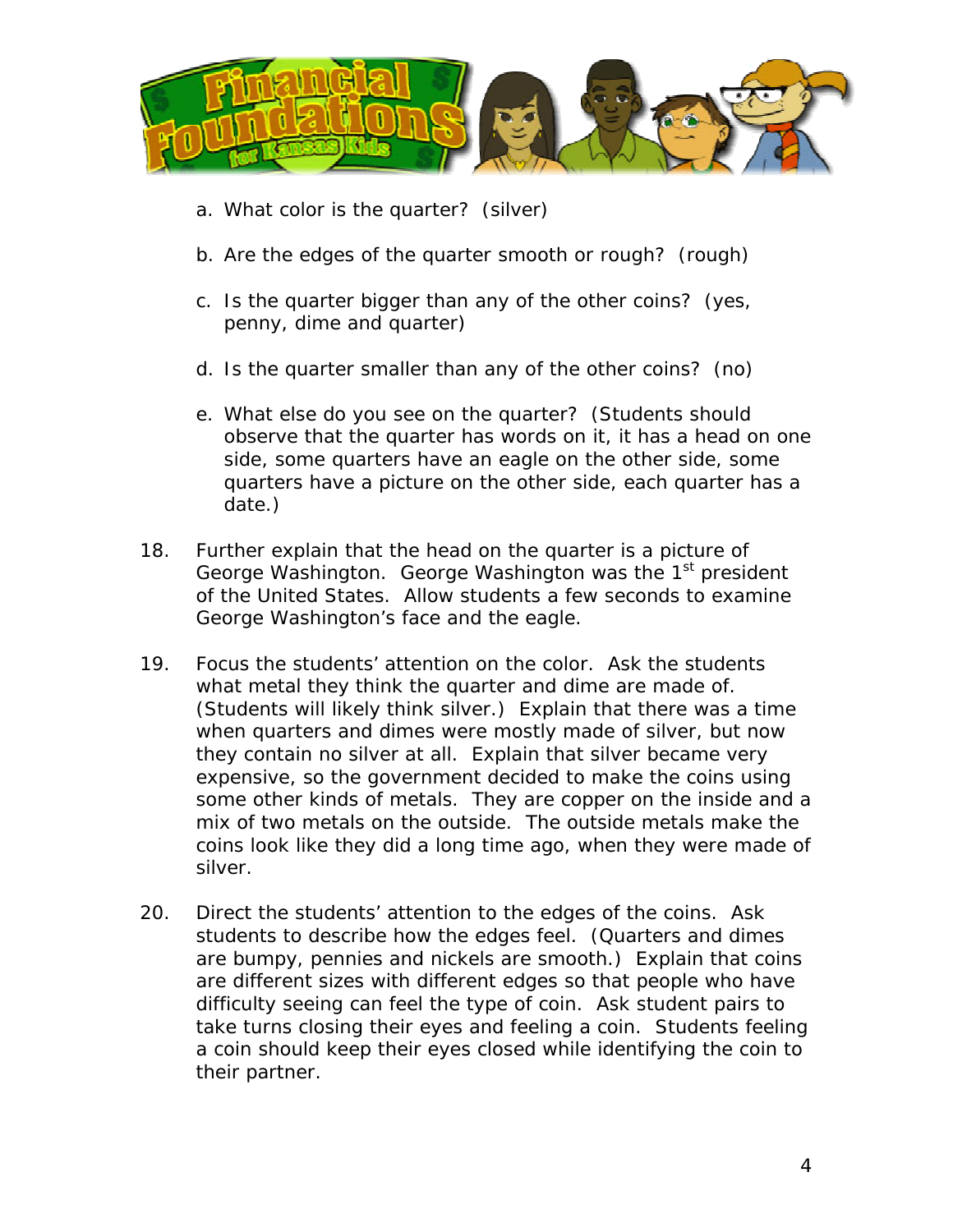

- 21. Ask for a show of hands of students who would like to demonstrate their ability to identify a coin with their eyes closed. Bring a student to the front of the room and, after he/she has closed his/her eyes, place a coin in his/her hand and ask for an identification of the coin. Repeat this step two or three times.
- 22. Explain that the students are going to play coin bingo to see how well they can identify coins. Distribute a "COIN" bingo card to each student and give each student four pennies, four nickels, four dimes, and four quarters.
- 23. Instruct the students to place the coins on their cards any way they want so that each square has a coin. Explain that you are going to read clues. Each clue will be describing a feature of a particular coin. For example, one of the clues is "This coin is copper in color." Ask students which coin you are describing? (penny)
- 24. Explain that each time the student hears a coin clue, he/she should find that coin on the bingo card and remove it. Explain that only one coin can be removed at a time. So, if the student hears a clue about a penny, he/she should remove one penny from the card – not all four pennies.
- 25. If a student removes four coins in a row, either across, or down or on an angle, he or she should yell "COIN." Demonstrate these patterns on the transparency.
- 26. When a student has yelled COIN, check to be certain that the coins removed match the clues you stated. Do this by picking up one of the coins the student removed and stating the clue you read that described this coin. Be sure that the student has removed coins from a row across, down, or diagonally.
- 27. Repeat the game several times to allow students to become familiar with the characteristics of the coins. Provide prizes for winners.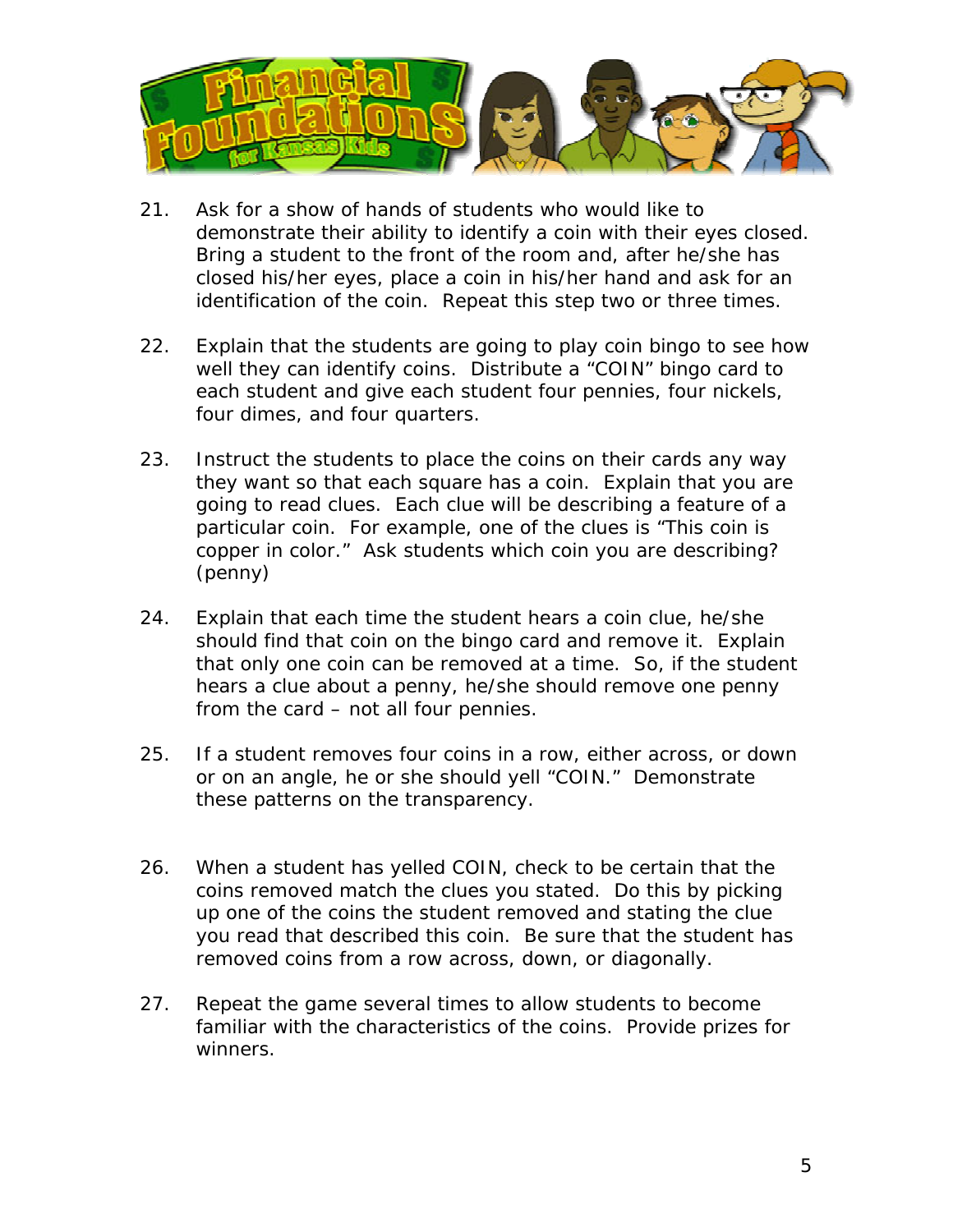

#### **Closure**

Review the content of the lesson with the following questions.

- When you buy a good or service, how do you pay for it? (money, coins)
- Which coins did we talk about today? (quarters, dimes, nickels,  $\blacksquare$ pennies)
- Which coins are silver colored? (quarters, dimes, nickels)
- Which coins have smooth edges? (nickels and pennies)
- Which coins have bumpy edges? (quarters and dimes)
- Why are different coins different sizes? (so that people who do not see well can tell them apart)
- Why do some coins have bumpy edges? (so that people who do not see well can tell the coins apart)
- Who is pictured on a penny? (Abraham Lincoln)
- Who is pictured on a nickel? (Thomas Jefferson)
- Who is pictured on a quarter? (George Washington)
- What job did Abraham Lincoln, Thomas Jefferson, and George Washington have? (president)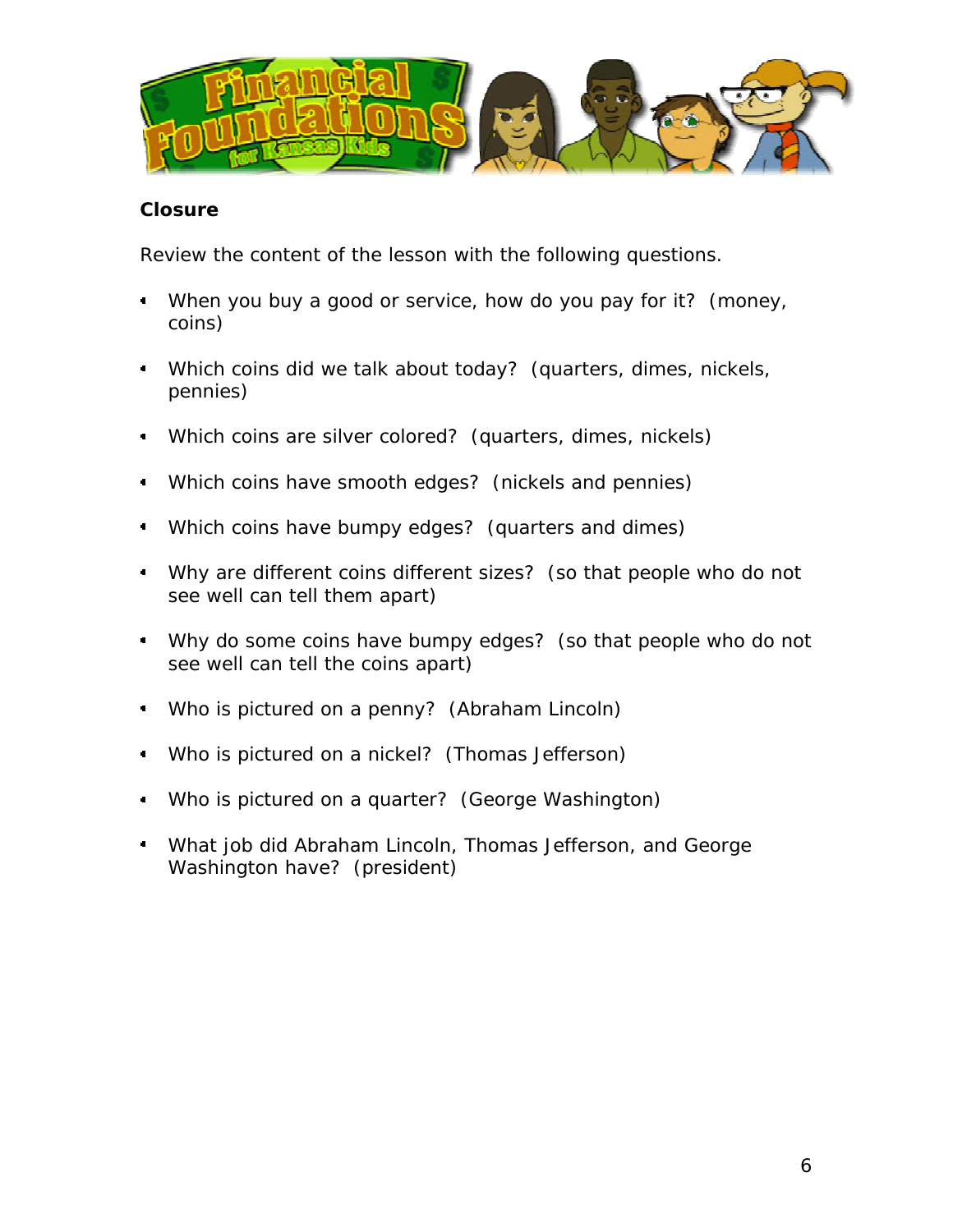

## **Handout – K.1**

| $\mathsf C$ | $\bigcirc$ | N |
|-------------|------------|---|
|             |            |   |
|             |            |   |
|             |            |   |
|             |            |   |
|             |            |   |
|             |            |   |
|             |            |   |
|             |            |   |
|             |            |   |